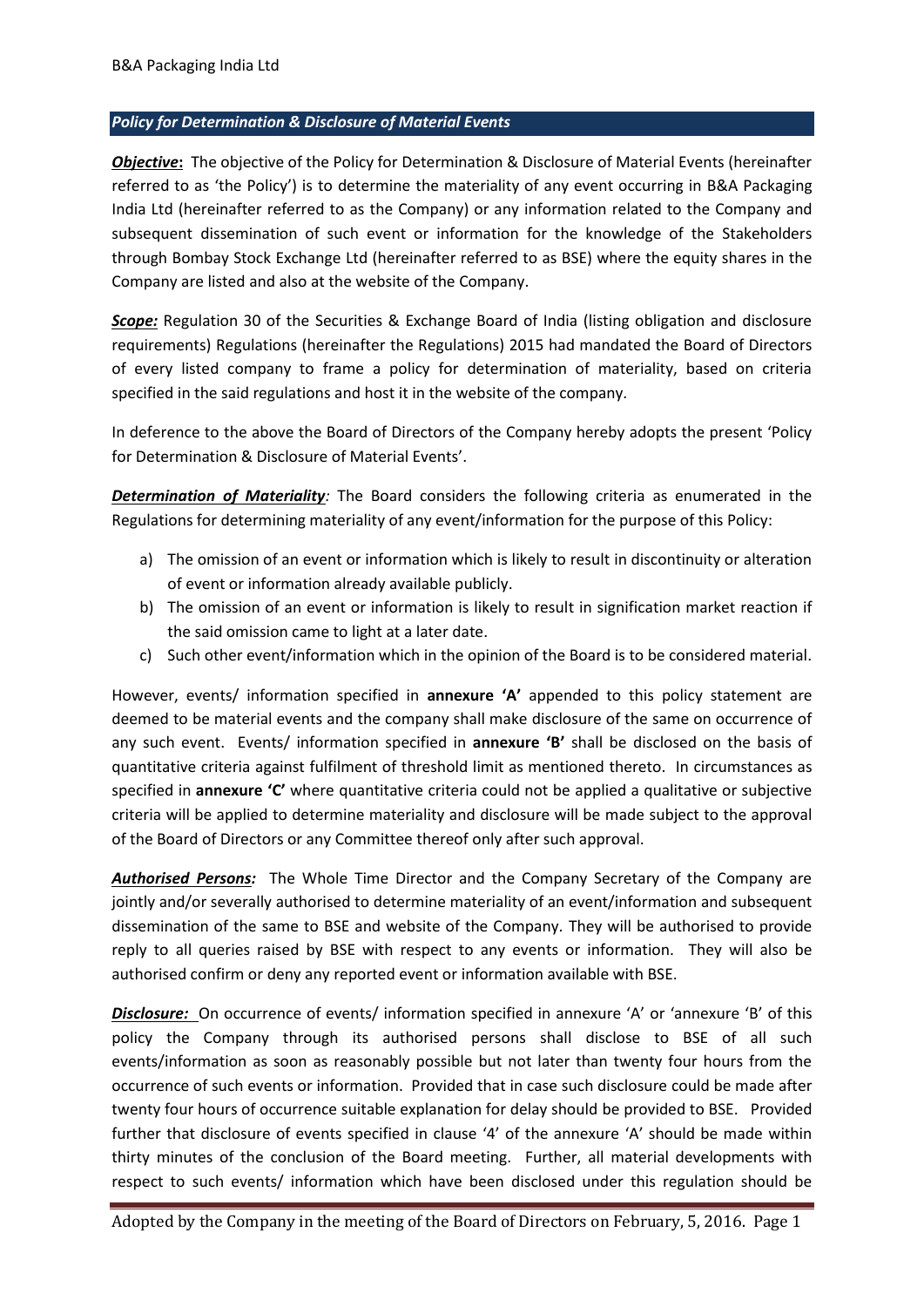disseminated on a regular basis as update of the previous disclosures until such event is resolved or closed. The Company should host in its website simultaneously all such events/ information disclosed to BSE under this regulation. Events or information of B&A Packaging India Ltd, subsidiary company, which are material for the Company, should also be disclosed under this policy.

*Archival:* Material events/ information which are disclosed to BSE shall be hosted on the website of the Company for minimum period of 5 (five) years. Such information would be provided to the representative of Indigo Graphix (or any other firm appointed by the Company for maintenance of its website) by the Information Technology Department of the Company for uploading in the Company's website. The events/ information provided to Indigo Graphix be promptly uploaded in the website of the Company and would be hosted in the site for five years from the date of such hosting under **Investor's Section**.

*Dissemination:* The Company shall disclose this policy in its website and a web link thereto shall be provided in the Board's Report.

*Approval and Review:* The Board of Directors of B&A Packaging India Ltd has approved and adopted this *"Policy for Determination & Disclosure of Material Events"* it shall be subject to review as may be deemed necessary and in accordance with any regulatory amendments.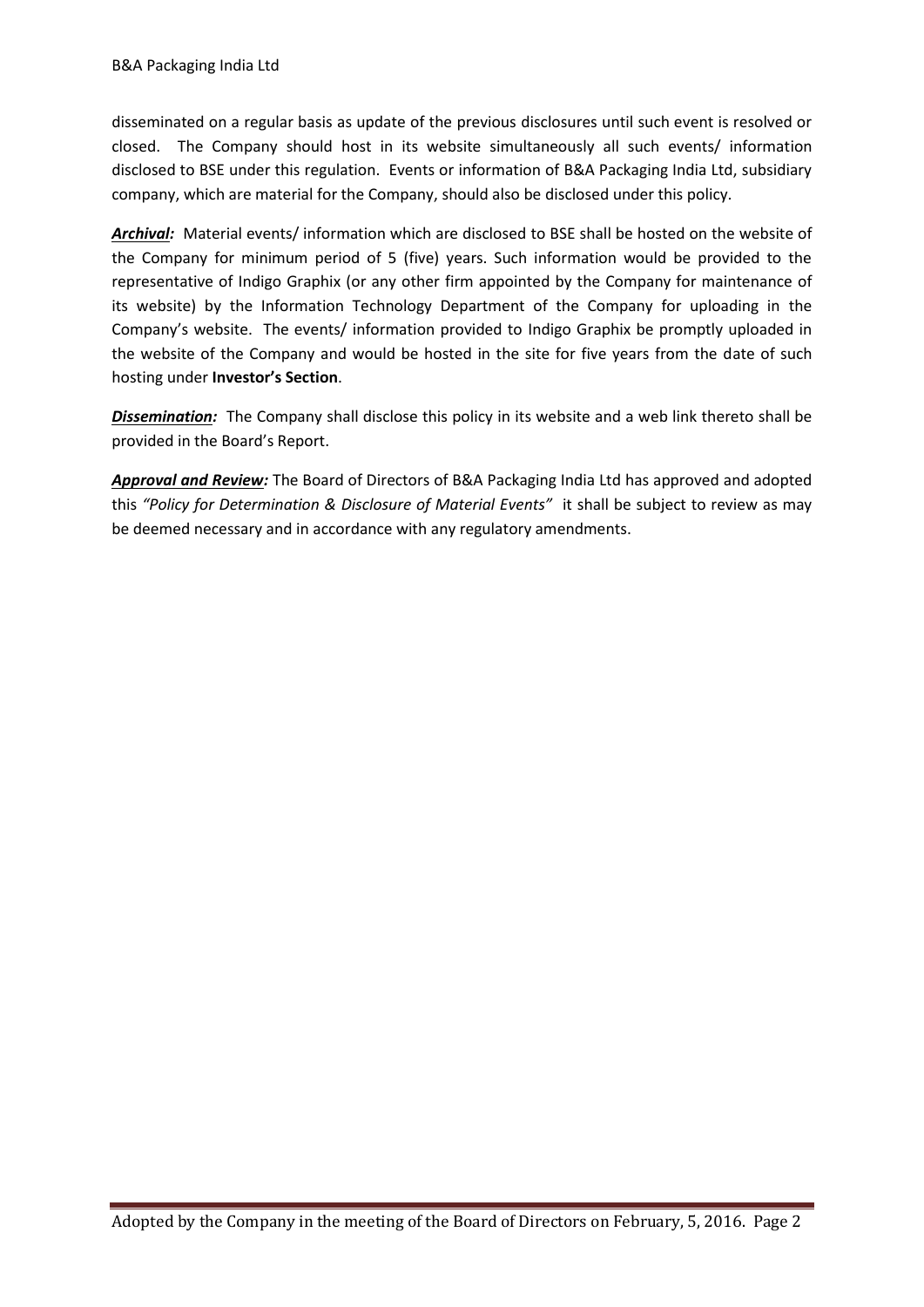## *Annexure- A*

*Events which shall be disclosed without any application of the guidelines for materiality and on occurrence of the events:* 

1. Acquisition(s) (including agreement to acquire), Scheme of Arrangement (amalgamation/ merger/ demerger/restructuring), or sale or disposal of any unit(s), division(s) or subsidiary of the company or any other restructuring.

Explanation- For the purpose of this sub-Para, the word 'acquisition 'shall mean,-

- (i) acquiring control, whether directly or indirectly; or,
- (ii) acquiring or agreeing to acquire shares or voting rights in, a company, whether directly or

Indirectly, such that –

- (a) the listed entity holds shares or voting rights aggregating to five per cent or more of the shares or voting rights in the said company, or;
- (b) there has been a change in holding from the last disclosure made under sub-clause (a) of clause (ii) of the Explanation to this sub-Para and such change exceeds two per cent of the total shareholding or voting rights in the said company.

2. Issuance or forfeiture of securities, split or consolidation of shares, buyback of securities, any restriction on transferability of securities or alteration in terms or structure of existing securities including forfeiture, reissue of forfeited securities, alteration of calls, redemption of securities etc.

3. Revision in Rating(s)

4. Outcome of Meetings of the board of directors: The Company shall disclose to the Exchange(s), within 30 minutes of the closure of the meeting, held to consider the following:

a) Dividends and/or cash bonuses recommended or declared or the decision to pass any dividend and the date on which dividend shall be paid / dispatched;

b) Any cancellation of dividend with reasons thereof;

c) The decision on buyback of securities;

d) The decision with respect to fund raising proposed to be undertaken

e) Increase in capital by issue of bonus shares through capitalization including the date on which such bonus shares shall be credited/dispatched;

f) Reissue of forfeited shares or securities, or the issue of shares or securities held in reserve for future issue or the creation in any former manner of new shares or securities or any other rights, privileges or benefits to subscribe to;

g) Short particulars of any other alterations of capital, including calls;

h) Financial results;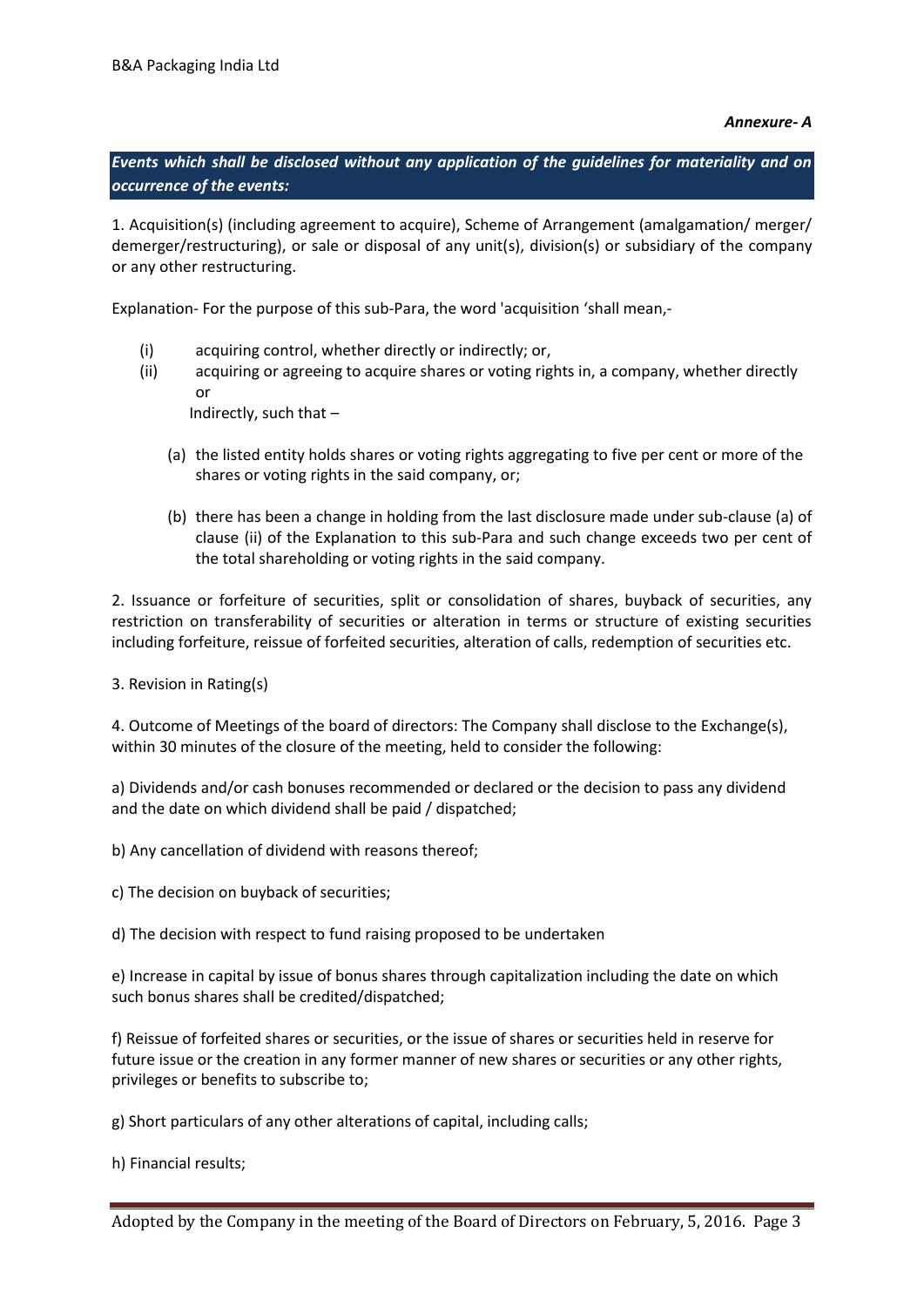i) Decision on voluntary delisting by the Company from stock exchange(s).

5. Agreements (viz. shareholder agreement(s), joint venture agreement(s), family settlement agreement(s) (to the extent that it impacts management and control of the listed entity), agreement(s)/treaty (ies)/contract(s) with media companies) which are binding and not in normal course of business, revision(s) or amendment(s) and termination(s) thereof.

6. Fraud/defaults by promoter or key managerial personnel or by Company or arrest of key managerial personnel or promoter.

7. Change in directors, key managerial personnel (Managing Director, Chief Executive Officer, Chief Financial Officer , Company Secretary etc.),Auditor and Compliance Officer.

8. Appointment or discontinuation of share transfer agent.

9. Corporate debt restructuring.

10. One time settlement with a bank.

11. Reference to BIFR and winding-up petition filed by any party /creditors.

12. Issuance of Notices, call letters, resolutions and circulars sent to shareholders, debenture holders or creditors or any class of them or advertised in the media by the Company.

13. Proceedings of Annual and extraordinary general meetings of the Company.

14. Amendments to memorandum and articles of association of the Company, in brief.

15. Schedule of Analyst or institutional investor meet and presentations on financial results made by the company to analysts or institutional investors.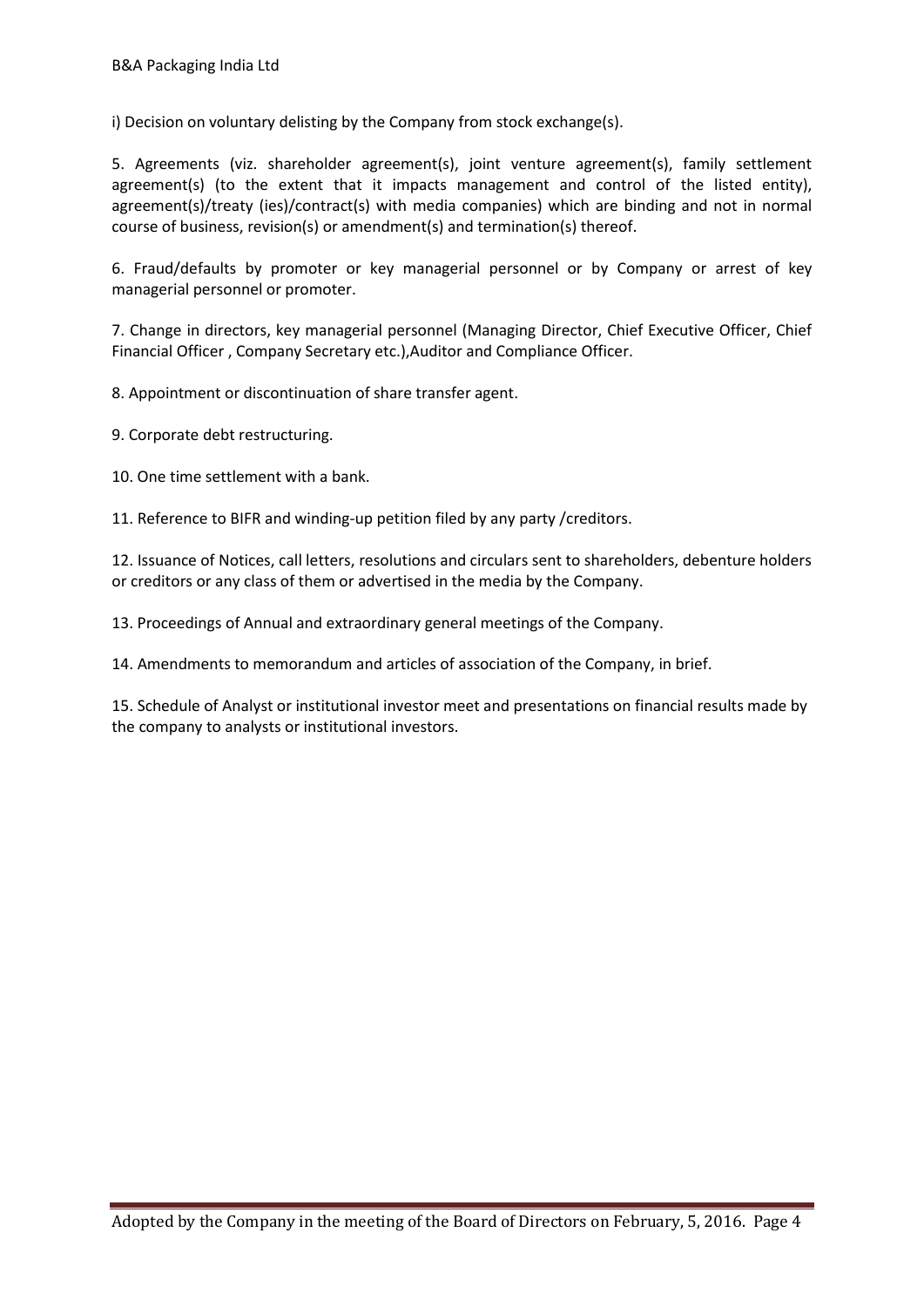## *The events/information which shall be disclosed upon application of guidelines for materiality*.

| S.<br>No.      | Event/Information                                                                                                                                                                                                                                                       | <b>Threshold</b>                                                                                                                                                                                                                                                                                                                                                                              |
|----------------|-------------------------------------------------------------------------------------------------------------------------------------------------------------------------------------------------------------------------------------------------------------------------|-----------------------------------------------------------------------------------------------------------------------------------------------------------------------------------------------------------------------------------------------------------------------------------------------------------------------------------------------------------------------------------------------|
| $\mathbf{1}$   | Commencement or any postponement in the<br>date of commencement of commercial<br>production or commercial operations of any<br>unit/division.                                                                                                                           | Impact of 5% (Five Percent) or more on the<br>Standalone Turnover of the Company or Rupees<br>Five Crores in the standalone financials of the<br>Company, whichever is more.                                                                                                                                                                                                                  |
| $\overline{2}$ | Change in the general character or nature of<br>business brought about by arrangements for<br>strategic, technical, manufacturing, or<br>marketing tie-up, adoption of new line of<br>business or closure of operations of any<br>unit/division (entirety or piecemeal) | Impact of 5% (Five Percent) or more on the<br>Standalone Turnover of the Company or Rupees<br>Five Crores in the Standalone financials of the<br>Company, whichever is more.                                                                                                                                                                                                                  |
| 3              | Capacity addition                                                                                                                                                                                                                                                       | Capacity addition of an existing capacity or a<br>capex investment which will result in an impact<br>of 5 % (Five Percent) or more in the Standalone<br>Turnover of the Company or Rupees Five Crores<br>in the standalone financial of the Company,<br>whichever is more.                                                                                                                    |
| $\overline{4}$ | New Product launch                                                                                                                                                                                                                                                      | Expected to contribute at least 2% (Two<br>Percent) or more on the Standalone Turnover of<br>the Company or Rupees Two Crores in the<br>standalone financials of the Company,<br>whichever is more.                                                                                                                                                                                           |
| 5              | Awarding, bagging/receiving, amendment or<br>termination of awarded/bagged orders/<br>contracts not in the normal course of<br>business.                                                                                                                                | Any contract value which will result in to an<br>impact or more than 2% (Two Percent) of the<br>Standalone Turnover of the Company or Rupees<br>Two Crores in the standalone financials of the<br>Company, whichever is more.                                                                                                                                                                 |
| 6              | Agreements (Viz. loan agreement(s) (as a<br>borrower) or any other agreement(s) which<br>are binding and not in the normal course of<br>business) and revision(s) or amendment(s) or<br>termination(s) thereof.                                                         | Loans excluding working capital, other short<br>term borrowings and non-fund based<br>borrowings with a tenure exceeding 3 (three)<br>years and has an impact in the Standalone<br>Financial results of the Company, of 5% (Five<br>Percent) or more in the Standalone Turnover of<br>the Company or Rupees Five Crores in the<br>standalone financials of the Company,<br>whichever is more. |
| $\overline{7}$ | Disruption of operations of any one or more<br>units or division of the Company due to<br>natural calamity (earthquake, flood, fire etc.),<br>force majeure or events such as strikes,<br>lockouts etc.                                                                 | Estimated impact of 5% (Five Percent) or more<br>on the Standalone Turnover of the Company or<br>Rupees Five Crores in the standalone financials<br>of the Company, whichever is more.                                                                                                                                                                                                        |
| 8              | Effect(s) arising out of change in the<br>regulatory framework applicable to the<br>Company                                                                                                                                                                             | Impact of 5% (Five Percent) or more on the<br>Standalone Turnover of the Company or Rupees<br>Five Crores in the standalone financials of the<br>Company, whichever is more.                                                                                                                                                                                                                  |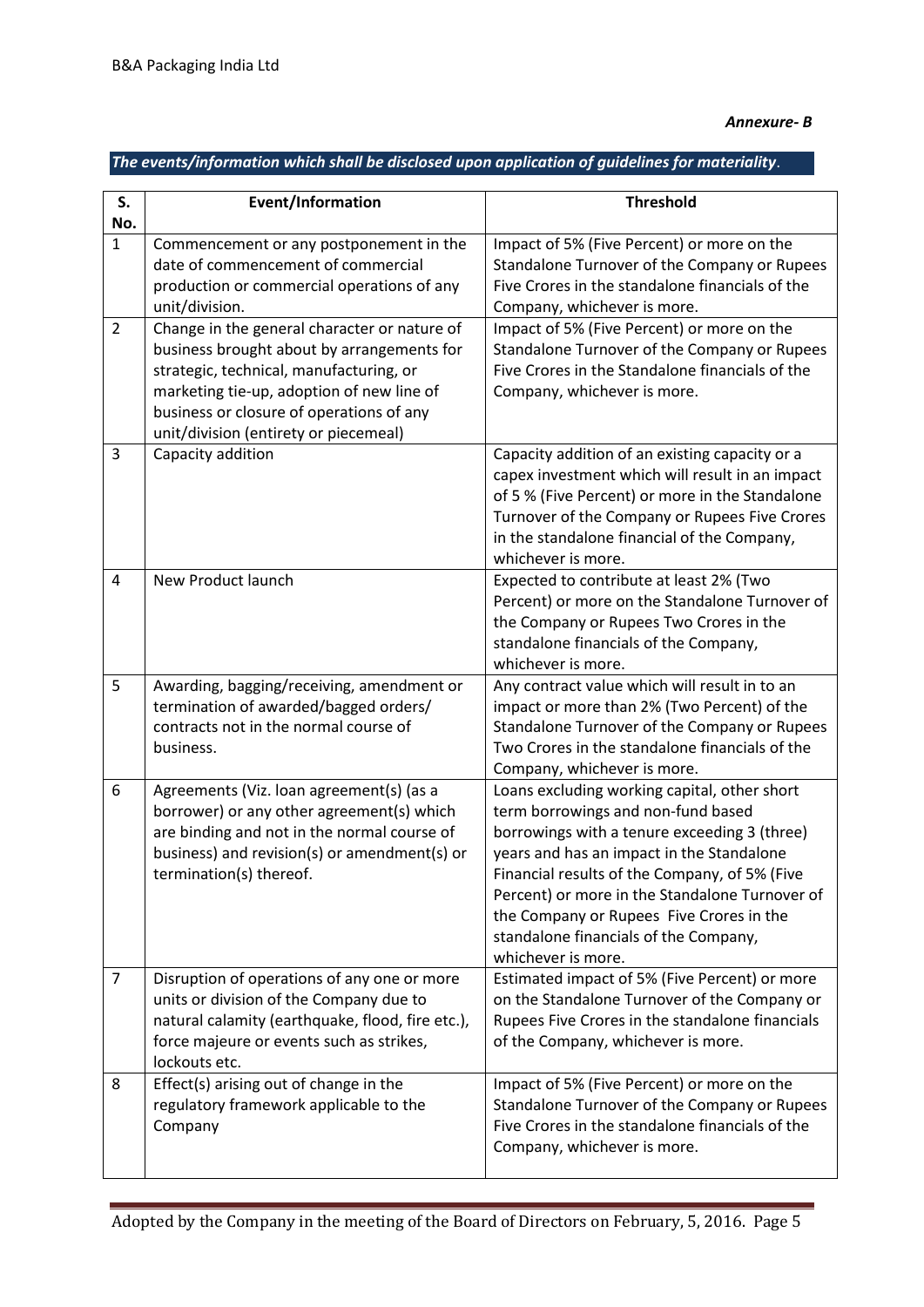| 9  | Litigation(s) /dispute(s)/regulatory action(s)<br>with impact.                                             | Outcome of litigation, dispute and regulatory<br>actions likely to have an impact in the<br>Standalone Financial results of the Company, of<br>5% (Five Percent) or more on the Standalone<br>Turnover of the Company or Rupees Five<br>Crores in the standalone financials of the<br>Company, whichever is more. |
|----|------------------------------------------------------------------------------------------------------------|-------------------------------------------------------------------------------------------------------------------------------------------------------------------------------------------------------------------------------------------------------------------------------------------------------------------|
| 10 | Fraud/defaults etc. by directors (other than<br>key managerial personnel) or employees of<br>the Company.  | Exceeding Rupees 2 cr.                                                                                                                                                                                                                                                                                            |
| 11 | Options to purchase securities including any<br>ESOP/ESPS Scheme                                           | Not Applicable as the Company does not have<br>any ESOP/ESPS Scheme.                                                                                                                                                                                                                                              |
| 12 | Giving of guarantees or indemnity or<br>becoming a surety for any third party.                             | Financial guarantees or indemnity or becoming<br>surety for sum(s) not less than Rupees Five<br>Crores but does not include any guarantees or<br>indemnity or becoming surety for and on behalf<br>of any subsidiary or affiliate of the Company.                                                                 |
| 13 | Granting, withdrawal, surrender, cancellation<br>or suspension of key licenses or regulatory<br>approvals. | Impact in the Standalone Financial results of the<br>Company, of 5% (Five Percent) or more on the<br>Standalone Turnover of the Company or Rupees<br>Five Crores in the standalone financials of the<br>Company, whichever is more.                                                                               |